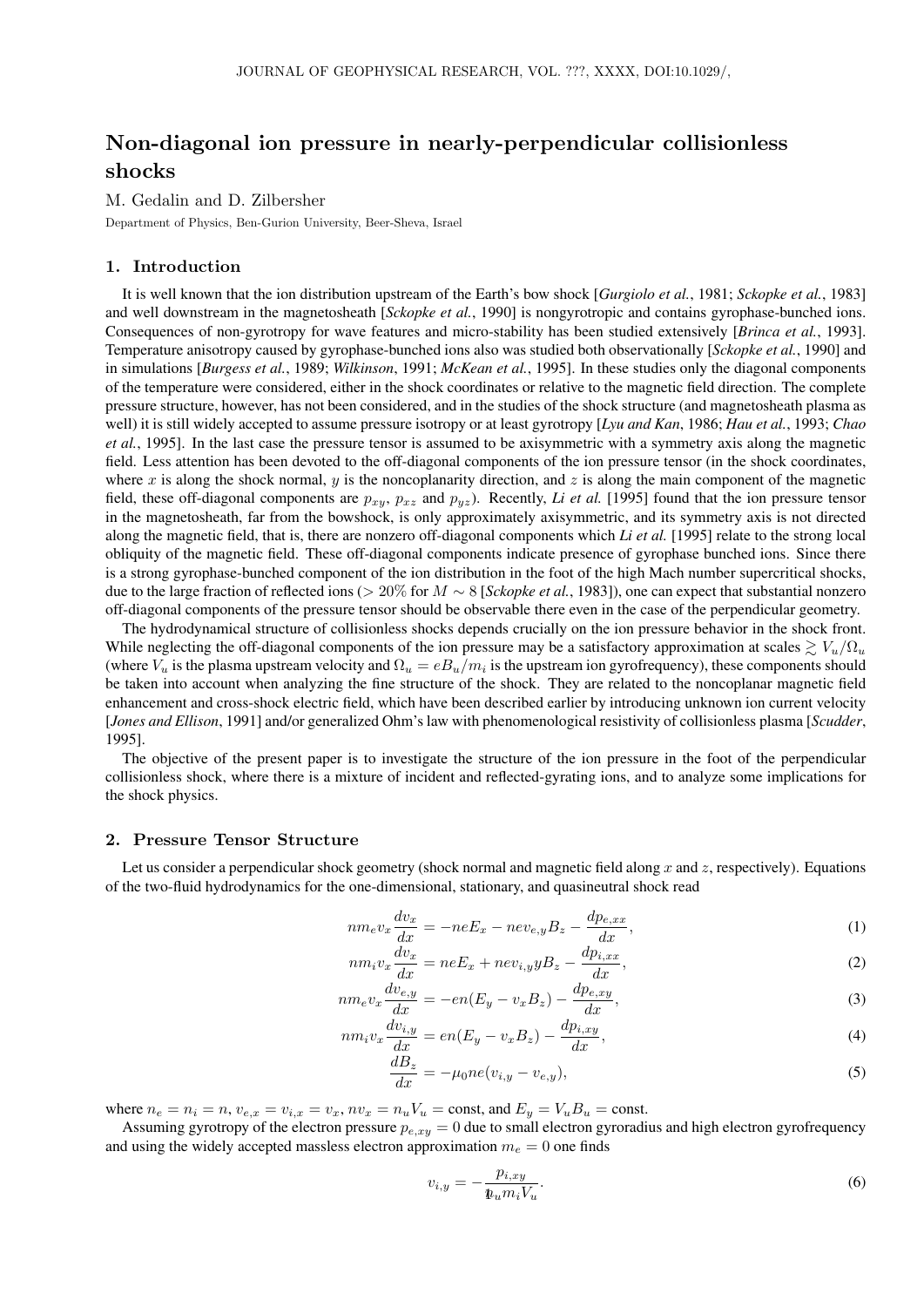If  $p_{i,xy} = 0$  the ion current velocity  $v_{i,y} = (m_e/m_i)v_{e,y}$  is negligible, in contrast with observations on high Mach number shocks. Using (6) one has, consequently,

$$
eE_x = -\frac{1}{n}\frac{dp_{e,xx}}{dx} - \frac{1}{2\mu_0 n}\frac{dB_z^2}{dx} - ev_{i,y}B_z,\tag{7}
$$

which is well known [*Scudder*, 1995], and

$$
eE_x = -\frac{1}{n}\frac{dp_{e,xx}}{dx} - \frac{1}{2\mu_0 n}\frac{dB_z^2}{dx} + \frac{ep_{i,xy}}{n_u m_i V_u}B_z.
$$
 (8)

The last term in (8) directly relates the potential electric field to the off-diagonal elements of the ion pressure tensor. To evaluate this potential we use the approximations  $n \propto B$  [*Scudder et al.*, 1986] and  $p_{e,xx} \propto n^{\gamma_e-1}$  [*Schwartz et al.*, 1988] to obtain

$$
e\varphi = \frac{\gamma_e}{\gamma_e - 1} (T_{e, xx} - T_{e, u}) + \frac{B_u}{\mu_0 n_u} (B_z - B_u)
$$
  
+ 
$$
\frac{e}{n_u m_i V_u} \int p_{i, xy} B_z dx.
$$
 (9)

While the first two terms in (9) depend only on the initial and final values of the electron temperature and magnetic field, respectively, the last term is significantly nonlocal. It may contribute considerably to the overall cross-shock potential at the shock front.

In the present paper we analyze the ion pressure in the foot of a supercritical shock within the model of specular ion reflection. In the spirit of *Schwartz et al.* [1983] we assume that  $\mathbf{B} = (0, 0, B_u) = \text{const}$  and  $\mathbf{E} = (0, V_u B_u, 0) = \text{const}$  in the foot  $-D < x < 0$ . Ions are reflected off the ramp  $x = 0$  specularly, that is, in the reflection point  $v_x$  changes its sign, while  $v_y$  does not change. The effect of the gradual increase of the magnetic field in the foot can be approximately taken into account by equating  $B_u$  to the mean magnetic field in the foot [*Sckopke et al.*, 1983]. It results also in the weak bulk acceleration of the incident ions in y-direction [cf., for example, *Burgess et al.*, 1989], which, probably, can be estimated perturbatively. In the present letter we restrict ourselves to the simplest model of a constant magnetic field in the foot, assuming also that the cross-shock potential has already done its job by specularly reflecting certain fraction of incident ions, and do not take into account the weak potential in the foot [*Wilkinson and Schwartz*, 1990]. In this way we rely on the observations of *Sckopke et al.* [1983], who found that the model of specular reflection provides a satisfactory description of the reflected ion distribution in the foot, within the limits of observational errors.

An ion trajectory in the foot can be represented as follows

$$
v_x = V_u + w_y \sin \psi + (w_x - V_u) \cos \psi,\tag{10}
$$

$$
v_y = w_y \cos \psi - (w_x - V_u) \sin \psi,\tag{11}
$$

$$
\Omega_u x = (V_u \psi + (w_x - V_u)\sin\psi + w_y(1 - \cos\psi)),\tag{12}
$$

where  $\psi > 0$  is the ion gyrophase, and the initial conditions read  $x = 0$ ,  $v_x = w_x$ , and  $v_y = w_y$  at  $\psi = 0$ . We define the two single-valued reflection functions  $\psi_1(\xi)$  and  $\psi_2(\xi)$ , where  $\xi = \Omega_u x/V_u$ , which are the solutions of (12), such that  $0 < \psi_1 < \psi_0 - \alpha < \psi_2 < 2\pi - \psi_0 - \alpha$ , where  $\alpha = \arcsin(w_y/v_\perp)$ ,  $\psi_0 = \arccos(V_u/v_\perp)$ , and  $v_\perp^2 = (V_u - w_x)^2 + w_y^2$ . Obviously,  $\psi_1$  and  $\psi_2$  are the ion gyrophases in the point x before and after the turnaround, respectively.

Given the distribution of reflected ions  $f_r(w_x, w_y)$  at  $x = 0$ , the distribution in an arbitrary point  $x < 0$  is  $f(v_x, v_y, x) =$  $f_r(w_x(v_x, v_y, x), w_y(v_x, v_y, x))$ . Any function  $g(v_x, v_y)$  is averaged as follows

$$
\langle g(v_x, v_y) \rangle = \int g(v_x, v_y) f(v_x, v_y, x) dv_x dv_y
$$
  
= 
$$
\int g(v_x, v_y) f_r(w_x, w_y) |w_x| / |v_x| dw_x dw_y
$$
 (13)

where  $v_x = v_x(w_x, w_y, x)$ ,  $v_y = v_y(w_x, w_y, x)$  are obtained by substituting  $\psi_1$  and  $\psi_2$  into (10) and (11), and  $J = |w_x/v_x|$ is the Jacobian of the transformation  $w \to v$  for  $x =$  const. Approximating the incident ion distribution by the Maxwellian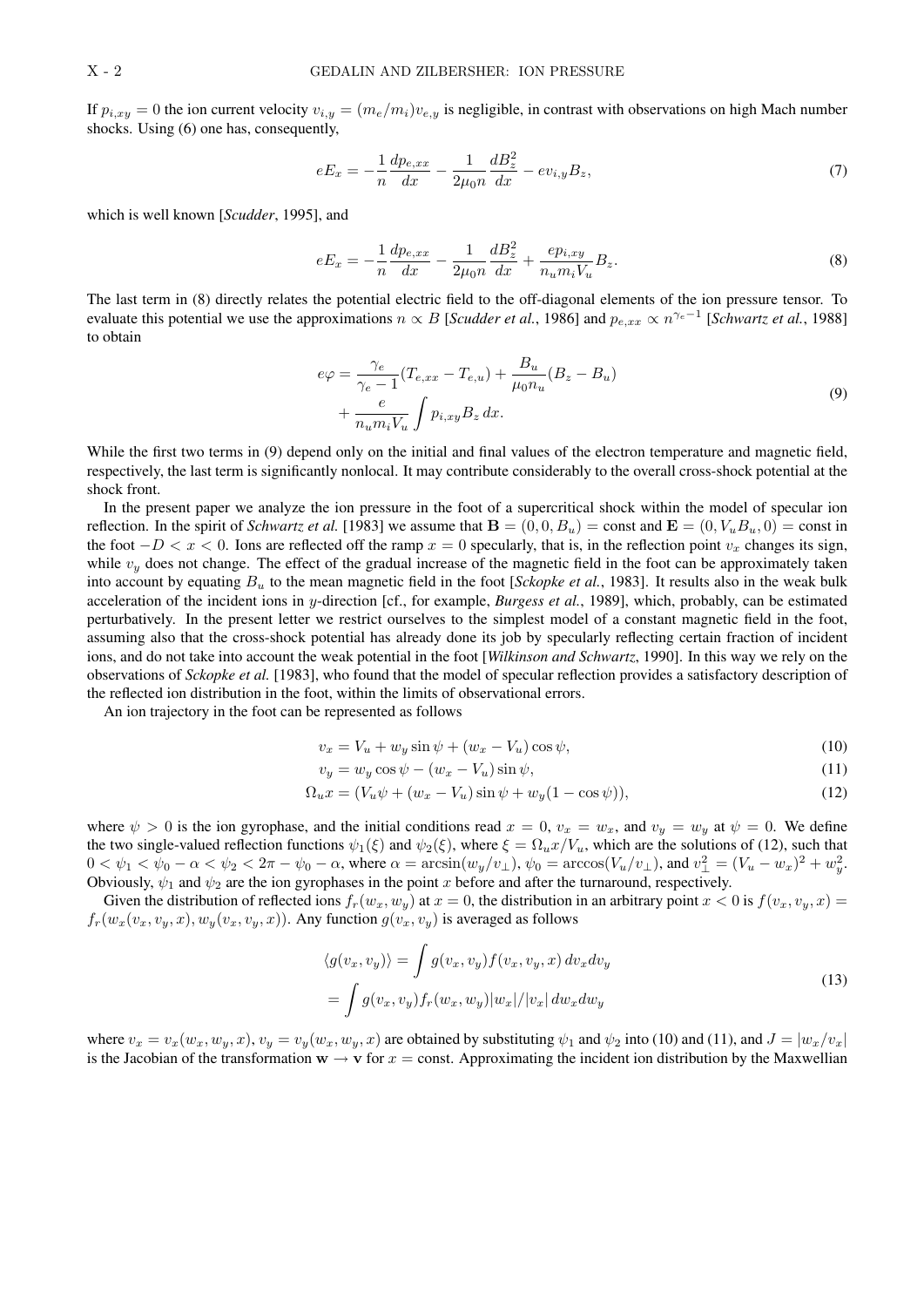$f(v_x, v_y) = (n_0/2\pi v_T^2) \exp(-( (v_x - V_u)^2 + v_y^2)/2v_T^2)$ , and taking moments one obtains

$$
n = n_0 + \sum_{s} \langle \langle J^{(s)} \rangle \rangle,
$$
\n(14)

$$
nV_x = n_0V_u + \sum_s \langle \langle v_x^{(s)} J^{(s)} \rangle \rangle = n_0V_u, \tag{15}
$$

$$
nV_y = \sum_s \langle \langle v_y^{(s)} J^{(s)} \rangle \rangle, \tag{16}
$$

$$
p_{xx} = m_i (n_0 (V_u^2 + v_T^2)
$$
  
+ 
$$
\sum \langle \langle (v_x^{(s)})^2 J^{(s)} \rangle \rangle - n V_x^2 \rangle,
$$
 (17)

+ 
$$
\sum_{s} \langle \langle (v_x^{(s)})^2 J^{(s)} \rangle \rangle - nV_x^2 \rangle
$$
,  
\n
$$
p_{yy} = m_i (n_0 v_T^2 + \sum \langle \langle (v_y^{(s)})^2 J^{(s)} \rangle \rangle - nV_y^2),
$$
\n(18)

$$
p_{xy} = m_i \left(\sum_{s} \langle \langle v_x^{(s)} v_y^{(s)} J^{(s)} \rangle \rangle - n V_x V_y \right),\tag{19}
$$

where  $p_{ij}$  is the pressure tensor,  $J^{(s)} = |w_x|/|v_x^{(s)}|$ , the summation is over the roots of (12) ( $s = 1, 2$  correspond to  $\psi_1$  and  $\psi_2$ , respectively),  $v_T = \sqrt{T/m_i} = V_u \sqrt{\beta_i/2}/M$ ,  $\beta_i = 8\pi n / B^2$ , M is the Alfven Mach number, and we introduced the notation  $\langle \langle \ldots \rangle \rangle = \int (\ldots) f_r(w_x, w_y) dw_x dw_y$  for brevity.

(14)-(19) represent the hydrodynamical variables in terms of the reflection functions  $\psi_1$  and  $\psi_2$ , for arbitrary  $f_r$ . If the reflection is specular  $f_r(w_x, w_y) = (n_r/2\pi v_T^2) \exp(-( (w_x + V_u)^2 + w_y^2)/2v_T^2)$ . In the high Mach number shocks  $v_T^2/V_u^2 = \beta_i/2M^2 \ll 1$ , unless  $\beta_i \sim M^2 \sim 10^2$  for  $M \gtrsim 6$ . It is easy to see that Taylor expansion of the integrands in (14)-(19) goes on powers of  $(v_T/v_x)^2$ . Sufficiently far from the turnaround point  $v_x \sim V_u$  and the terms ~  $(v_T/v_x)^2$ and higher can be neglected. Therefore, in the lowest order at  $x = 0$  one can put  $f_r = n_r \delta(w_x + V_u) \delta(w_y)$ . Then  $v_x = V_u(1 - 2\cos\psi), v_y = 2V_u\sin\psi$ , and

$$
\Omega_u x / V_u = \psi - 2 \sin \psi,\tag{20}
$$

and the moments of the total distribution function are

$$
n = n_0 + n_r(|K_1|^{-1} + |K_2|^{-1}),\tag{21}
$$

$$
nV_y = 2n_r V_u (\sin \psi_1 |K_1|^{-1} + \sin \psi_2 |K_2|^{-1}),
$$
  
\n
$$
p_{xx} = m_i (n_0 (V_u^2 + v_T^2))
$$
\n(22)

$$
+ n_r V_u^2 (K_2 - K_1) - n V_x^2), \tag{23}
$$

$$
p_{yy} = m_i (n_0 v_T^2 + 4n_r V_u^2 (\sin^2 \psi_1 |K_1|^{-1})
$$

$$
+\sin^2\psi_2|K_2|^{-1}) - nV_y^2\big),\tag{24}
$$

$$
p_{xy} = m_i (2n_r V_u^2 (\sin \psi_2 - \sin \psi_1) - nV_x V_y), \tag{25}
$$

where  $K_i = 1 - 2\cos\psi_i$ ,  $\psi_1$  and  $\psi_2$  are determined by (20), and  $K_1 < 0 < K_2$ . All ions turn around in the point  $v_x = 0 \to \psi_t = \pi/3$ ,  $x = V_u(\pi/3 - 2\sin(\pi/3))/\Omega_u \approx -0.68(V_u/\Omega_u)$  [Woods, 1971]. The thermal component  $n_0 m_i v_T^2$ of the incident ion pressure cannot be neglected a priori since it might be that  $n_0/n_r \gg 1$ .

(21)-(25) describe the typical pressure tensor for the mixture of incident and reflected ions in the foot of a high Mach number shock sufficiently far from the turnaround point  $x = -0.68(V_u/\Omega_u)$ . The approximation  $v_T/v_x \ll 1$  does not work near the turnaround point and this region requires separate consideration. This question is beyond the scope of the present letter.

The profiles of the total density and plasma velocities, predicted by (21)-(22), are shown in Figure 1a for  $M = 6$ ,  $\beta_i = 1$ , and four different values of the reflected ion fraction  $n_r/n_0 = 0.1, 0.15, 0.2, 0.25$ . Both density and  $V_y$  increase with the increase of  $n_r/n_0$ , while  $V_x$  decreases. The corresponding pressure tensor components are shown in Figure 1b. One can see that  $p_{xx}, p_{yy} \sim n_0 m_i V_u^2$ . The contribution of the thermal incident ion pressure  $p_{xx}^{(T)} = p_{yy}^{(T)} = n_0 m_i v_T^2$  is small  $\delta p/p \sim v_T^2/\overline{V_u^2} \ll 1$ , so that  $p_{ij}$  is rather insensitive to  $\beta_i$ . The absolute value of  $p_{xy}$  changes less than  $p_{xx}$  and  $p_{yy}$ , although relative variations are similar. The components  $p_{xx}$  and  $p_{xy}$  monotonically increase with the increase of x, while  $p_{yy}$  decreases. Both  $p_{xx}$  and  $p_{yy}$  increase monotonically with the increase of  $n_r/n_0$ . The component  $p_{xy}$  is correlated with  $n_r/n_0$  near the ramp, but they anti-correlate near the turnaround point. This component changes its sign approximately in the middle of the foot.

If  $B_z$  = const the electric field  $E_x \propto p_{xy}$  (see (8)). The behavior of this  $E_x$  and its value at the ramp  $\approx 0.25E_y$  are in agreement with observations [*Scudder et al.*, 1986]. The distribution of the potential in the foot is shown in Figure 2. The potential drop constitutes about 0.1 of the incident ion energy, in qualitative agreement with observations [*Scudder et al.*, 1986] and simulations [*Burgess et al.*, 1989]. It is rather insensitive to the reflected ion fraction because of the partial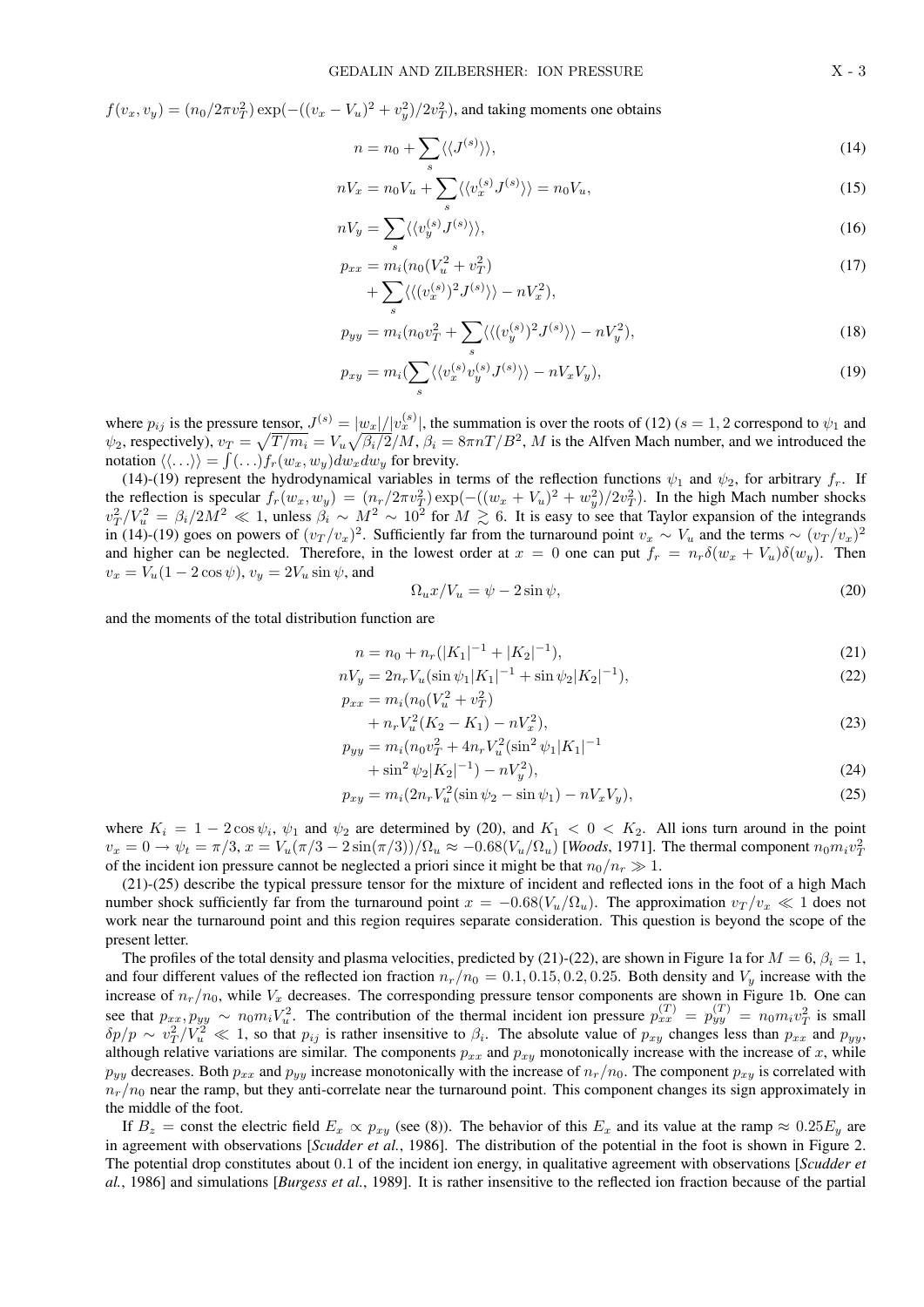



Figure 1. Ion (a) density and velocity components and (b) pressure tensor components in the foot for different  $n_r/n_0 =$ 0.1, 0.15, 0.2, 0.25.



**Figure 2.** Electric potential distribution in the foot for different  $n_r/n_0$ .



**Figure 3.** The pressure anisotropy parameters (a)  $r = p_{\text{max}}/p_{\text{min}}$ and  $A = (p_{\text{max}} - p_{\text{min}})/(p_{\text{max}} + p_{\text{min}})$  and (b) angle between the major axis of the pressure tensor ellipse and  $x$ -axis for different  $n_r/n_0$ .

cancellation in (9) due to the change of sign of  $p_{x,y}$ . The potential maximum in the middle of the foot increases with the increase of  $n_r/n_0$ .

Due to  $p_{xx} \neq p_{yy}$  and  $p_{xy} \neq 0$  the pressure tensor is no more gyrotropic. The ratio  $r = p_{\text{max}}/p_{\text{min}}$  and anisotropy  $A = (p_{\text{max}} - p_{\text{min}})/(p_{\text{max}} + p_{\text{min}})$ , where  $p_{\text{max,min}} = (p_{xx} + p_{yy} \pm ((p_{xx} - p_{yy})^2 + 4p_{xy}^2)^{1/2})/2$ , are shown in Figure 3a, while the angle between the major axis and the shock normal  $\theta = \arctan(p_{\text{max}} - p_{xx})/p_{xy}$  is shown in Figure 3b. They depend weakly on  $n_r/n_0$ . The anisotropy drops to  $\sim 1$  approximately in the middle of the foot and is large at the edges. The major axis of the pressure tensor ellipse rotates to almost 90 deg across the foot. The anisotropy is larger than the observed by *Li et al.* [1995] in the magnetosheath (in the plane perpendicular to the magnetic field). It is not surprising since the shock front is an efficient source of the reflected-gyrating ions in the foot. These ions may contribute also to the ions pressure features found by *Li et al.* [1995], if they can propagate far downstream without being completely isotropized.

The temperature is defined as  $T_{ij} = p_{ij}/n$ . While the total perpendicular temperature  $T_\perp = (T_{xx} + T_{yy})/2$  is independent of  $p_{xy}$ , the anisotropy  $A = ((T_{xx} - T_{yy})^2 + 4T_{xy}^2)^{1/2}/T_{\perp}$  can be substantially higher than the usually defined  $A_0 =$  $|T_{xx} - T_{yy}|/T_{\perp}$ , due to  $T_{xy} \neq 0$ .

# 3. Conclusions

To conclude, we have shown that the gyrophase bunched reflected ions in the shock foot may contribute significantly to the off-diagonal elements of the ion pressure tensor. General expressions are derived for the pressure tensor of the mixture of incident and reflected ions in the widely accepted model of the foot. When the reflection is nearly specular the pressure tensor takes definite typical form which is rather insensitive to the incident ion temperature.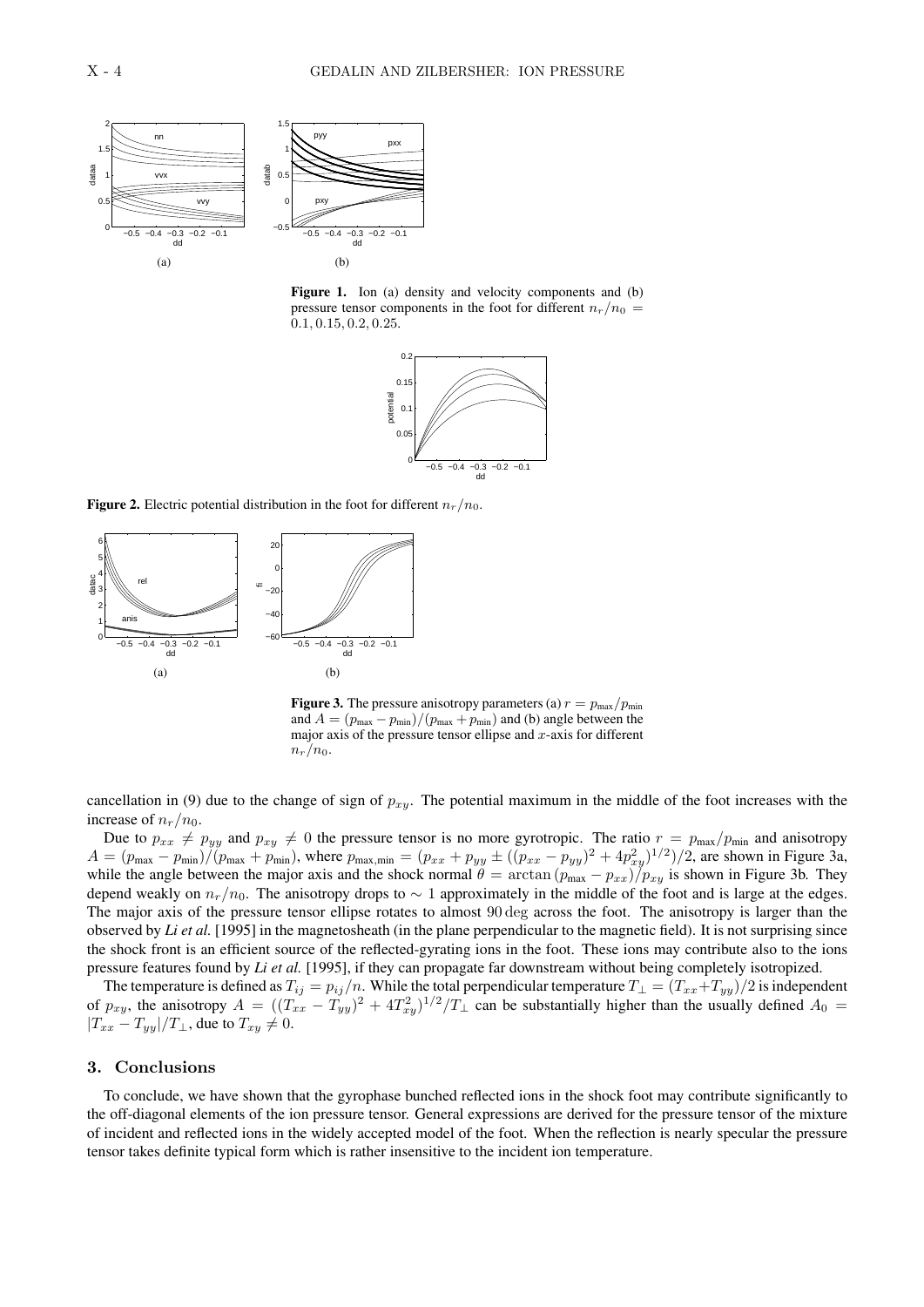The potential electric field is directly related to the off-diagonal ion pressure components. The behavior of this electric field and the found potential drop  $\sim 0.1(m_iV_u^2/2)$  across the foot are in a qualitative agreement with observations [*Scudder et al.*, 1986]. Presence of this electric field and increase of the magnetic field in the foot due to the reflected ion current would modify the ion motion in this region, which should be taken into account in a more sophisticated model. Observations [*Sckopke et al.*, 1983; *Scudder et al.*, 1986] and simulations [*Burgess et al.*, 1989] show that the bulk ion velocity changes by ∼ 0.1 $V_u$ , so that we expect that the corresponding corrections be  $\leq 10\%$ . Non-specular character of the ion reflection [*Sckopke et al.*, 1983] would probably result in a more significant modification of the quantitative results of our model. This question is beyond the scope of the present letter.